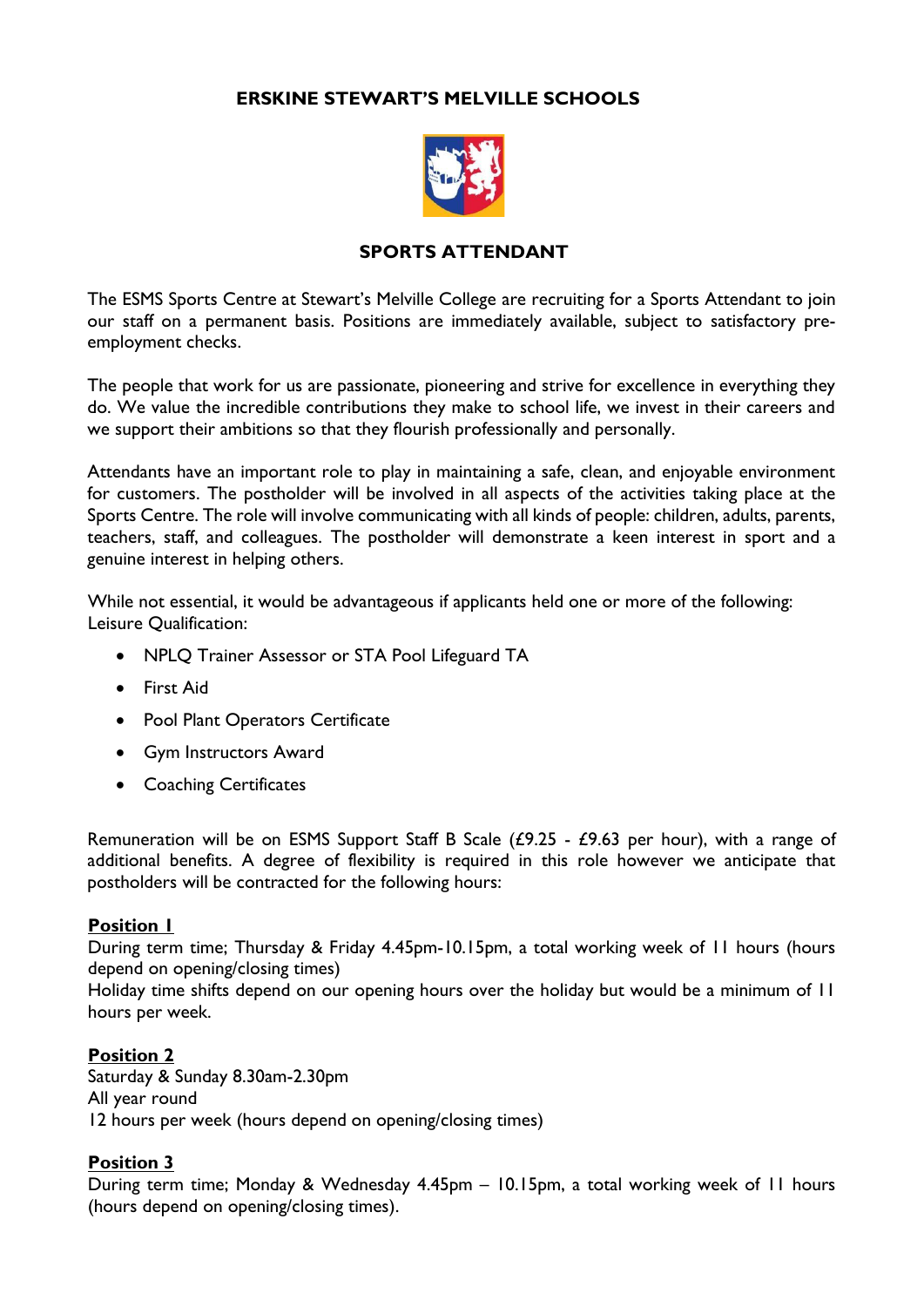Holiday time shifts depend on our opening hours over the holiday but would be a minimum of 11 hours per week.

## **Position 4**

During term time; between Monday and Sunday, a total working week of approximately 30 hours. During holiday time; between Monday and Sunday, a total working week between 36 and 40 hours.

### During school term time

| Week I: |  |
|---------|--|
|         |  |

| Monday    | 4:30pm - 10:30pm (6 hours) |
|-----------|----------------------------|
| Tuesday   | 4:30pm - 10:30pm (6 hours) |
| Wednesday | 4:30pm - 10:30pm (6 hours) |
| Thursday  | 4:30pm - 10:30pm (6 hours) |
| Friday    | 4:30pm - 10:30pm (6 hours) |

### **Week 2:**

| Monday    | 4:30pm - 10:30pm (6 hours)                  |
|-----------|---------------------------------------------|
| Tuesday   | $4:30pm - 10:30pm$ (6 hours)                |
| Wednesday | $4:30$ pm – 10:30pm (6 hours)               |
| Saturday  | $2:30 \text{pm} - 8:30 \text{pm}$ (6 hours) |
| Sunday    | $2:30$ pm – 8:30pm (6 hours)                |

### During holiday times

# **Week 1:**

| Monday          | $2:30$ pm – 10:30pm (8 hours)    |
|-----------------|----------------------------------|
| Tuesday         | $2:30$ pm - $10:30$ pm (8 hours) |
| Wednesday       | $2:30$ pm – 10:30pm (8 hours)    |
| <b>Thursday</b> | $2:30$ pm – 10:30pm (8 hours)    |
| Friday          | $2:30$ pm – 10:30pm (8 hours)    |

### **Week 2:**

| Monday    | $8:30am - 4:30pm (8 hours)$  |
|-----------|------------------------------|
| Tuesday   | $8:30am - 4:30pm (8 hours)$  |
| Wednesday | $8:30am - 4:30pm (8 hours)$  |
| Saturday  | $8:30am - 2:30pm (6 hours)$  |
| Sunday    | $2:30$ pm – 8:30pm (6 hours) |

This is an open vacancy and interviews will be conducted as applications are shortlisted.

# **THE POST**

| <b>Basic Function</b> | Sports Attendants have an important role to play in maintaining a safe,<br>clean, and enjoyable environment for customers. |
|-----------------------|----------------------------------------------------------------------------------------------------------------------------|
| <b>Accountability</b> | Sports Attendants report to the Duty Manager, and are supervised by the<br>Duty Supervisor whilst on shift.                |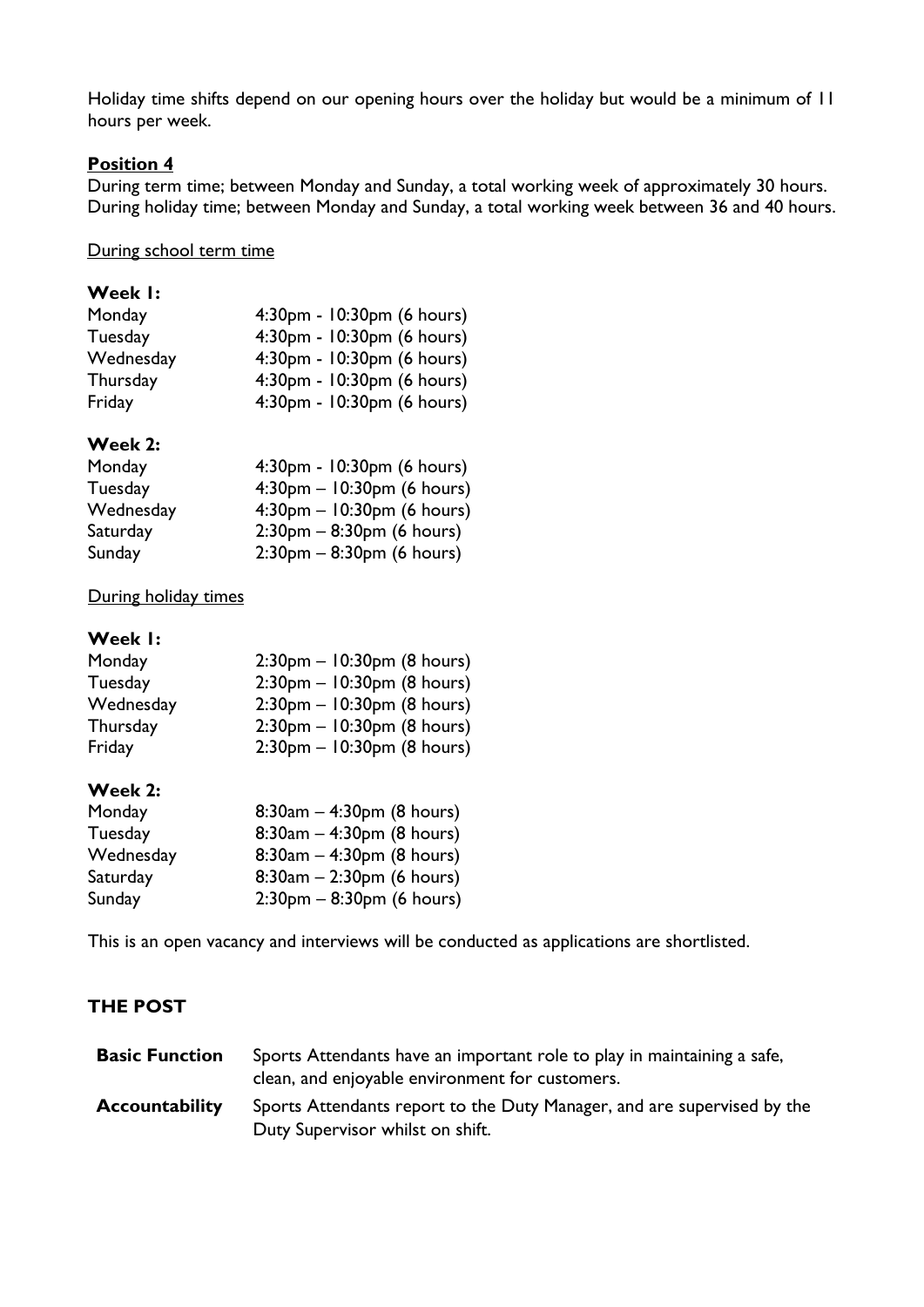| <b>Relationships</b> | Sports Attendants work closely with all members of staff in the Sports  |
|----------------------|-------------------------------------------------------------------------|
|                      | Centre, and liaise with a variety of individuals who use the facilities |
|                      | (including children, adults, parents, teachers and staff).              |
|                      |                                                                         |

**Authority** Sports Attendants have authority as delegated by the Duty Manager.

# **KEY RESPONSIBILITIES**

# Lifeguard Duties 30%

• Lifeguarding the pool, ensuring that all pool safety rules are adhered to.

# General Duties 65%

- Carry out cleaning programmes for the fitness room and sports equipment, reporting any defects or breakages. Maintain a high standard of cleanliness and maintenance in all areas of the centre.
- Work at Reception, dealing with telephone calls and emails, and liaising with service users.
- Setting up and taking down sports equipment, ensuring that all bookings start and finish on time.
- Assist with promotional activities as organised by Management.
- Maintain a full understanding of the Sports Club membership and booking system and be able to deal effectively with all customer enquiries.
- Deal with customer queries in person and over the telephone in a confident and positive manner.
- Any other reasonable duties as may requested by Management.

# Gym Duties 5%

- Carry out inductions for first-time users of the fitness room to the highest standard, ensuring that the customer gains the knowledge and confidence to return and use the fitness room safely
- Patrol the activity areas to ensure all areas conform to the health and safety standards and are therefore safe.

|                   | <b>Essential</b> | <b>Desirable</b>  |                                                                    |  |  |
|-------------------|------------------|-------------------|--------------------------------------------------------------------|--|--|
| <b>Experience</b> |                  |                   | Previous experience of working in a<br>customer-facing environment |  |  |
|                   |                  | school setting    | Previous experience of working in a                                |  |  |
|                   |                  | or fitness centre | Previous experience of working in a gym                            |  |  |

# **REQUIRED SKILLS**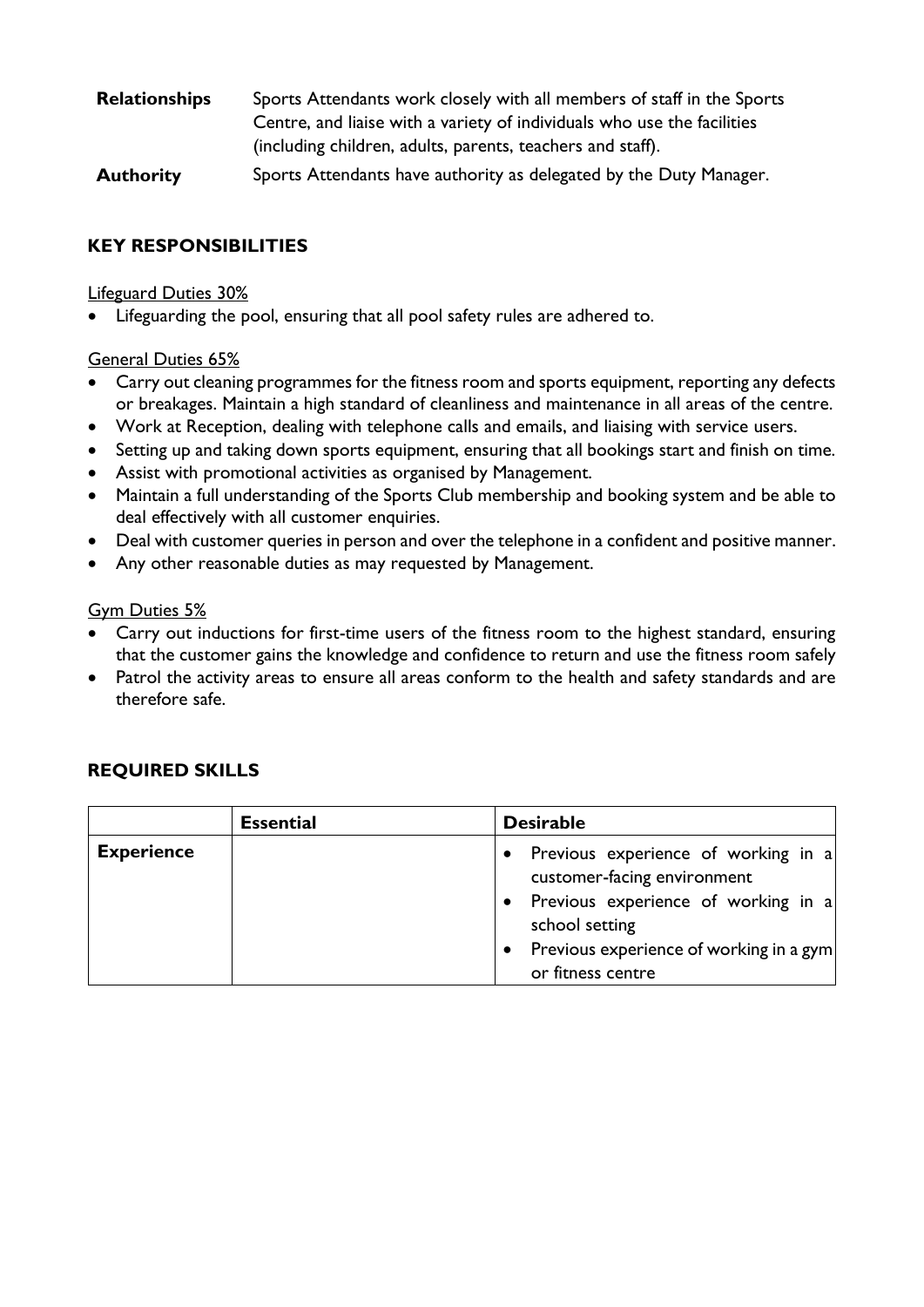| Skills/<br><b>Abilities/</b><br><b>Qualifications</b> | Excellent<br>Coaching or fitness qualification<br>communication<br>$\bullet$<br>٠<br>skills (orally and in writing)<br><b>First Aid certificate</b><br>$\bullet$<br>and interpersonal skills.<br>To adhere to and follow<br>$\bullet$<br>instructions<br>for<br><b>current</b><br>industry guidance ensuring<br>Health and Safety standards<br>are met<br>Ability to multi-task and<br>$\bullet$<br>prioritise own workload<br>with good attention to detail<br>National Pool Lifeguard<br>$\bullet$<br>qualification (NPLQ) or<br><b>Swimming Teachers</b><br>Association qualification<br>(STA)<br>Adaptability for working on<br>team tasks and individual<br>tasks |
|-------------------------------------------------------|------------------------------------------------------------------------------------------------------------------------------------------------------------------------------------------------------------------------------------------------------------------------------------------------------------------------------------------------------------------------------------------------------------------------------------------------------------------------------------------------------------------------------------------------------------------------------------------------------------------------------------------------------------------------|
| <b>Personal</b><br><b>Attributes</b>                  | Discretion and confidentiality<br>Keen interest in sport and fitness<br>٠<br>Organised and punctual<br>$\bullet$                                                                                                                                                                                                                                                                                                                                                                                                                                                                                                                                                       |

# **REMUNERATION AND OTHER CONSIDERATIONS**

As an equal opportunities employer, ESMS is committed to the equal treatment of all current and prospective employees and does not condone discrimination on the basis of age, disability, sex, sexual orientation, pregnancy and maternity, race or ethnicity, religion or belief, gender identity, or marriage and civil partnership. We aspire to have a diverse and inclusive workplace and strongly encourage suitably qualified applicants from a wide range of backgrounds to apply and join ESMS.

**Hours of Work** We are currently looking for 4 positions –

# **Position 1**

During term time; Thursday & Friday 4.45pm-10.15pm, a total working week of 11 hours (hours depend on opening/closing times) Holiday time shifts depend on our opening hours over the holiday but would be a minimum of 11 hours per week.

**Position 2** Saturday & Sunday 8.30am-2.30pm All year round 12 hours per week (hours depend on opening/closing times)

# **Position 3**

During term time; Monday & Wednesday 4.45pm – 10.15pm, a total working week of 11 hours (hours depend on opening/closing times).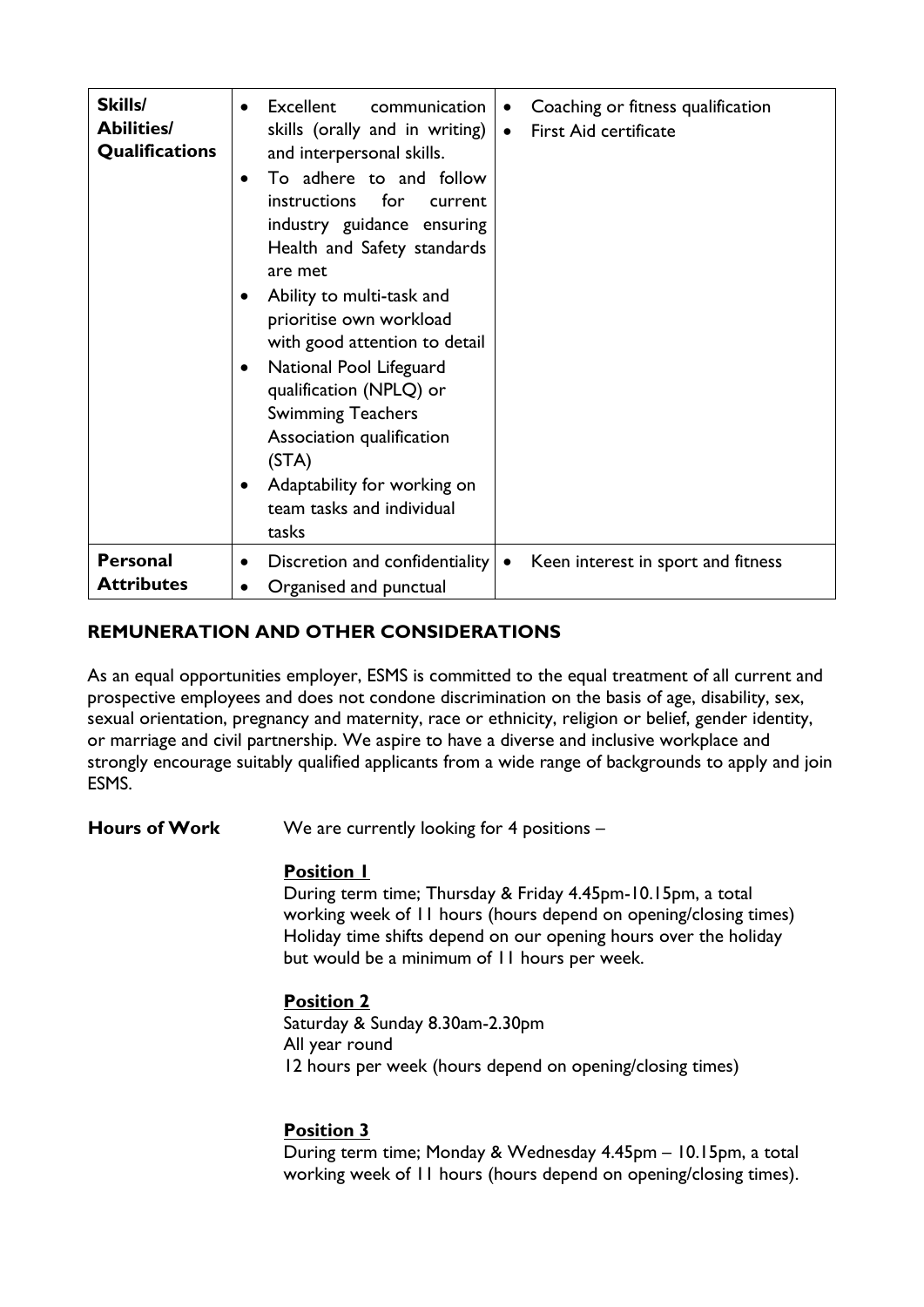Holiday time shifts depend on our opening hours over the holiday but would be a minimum of 11 hours per week.

### **Position 4**

During term time; between Monday and Sunday, a total working week of approximately 30 hours.

During holiday time; between Monday and Sunday, a total of working week between 36 and 40 hours.

During school term time

### **Week 1:**

| Monday    | 4:30pm - 10:30pm (6 hours) |
|-----------|----------------------------|
| Tuesday   | 4:30pm - 10:30pm (6 hours) |
| Wednesday | 4:30pm - 10:30pm (6 hours) |
| Thursday  | 4:30pm - 10:30pm (6 hours) |
| Friday    | 4:30pm - 10:30pm (6 hours) |
|           |                            |

### **Week 2:**

| Monday    | 4:30pm - 10:30pm (6 hours)                  |
|-----------|---------------------------------------------|
| Tuesday   | $4:30$ pm – 10:30pm (6 hours)               |
| Wednesday | $4:30pm - 10:30pm$ (6 hours)                |
| Saturday  | $2:30 \text{pm} - 8:30 \text{pm}$ (6 hours) |
| Sunday    | $2:30 \text{pm} - 8:30 \text{pm}$ (6 hours) |
|           |                                             |

### During holiday times

### **Week 1:**

| Monday    | $2:30$ pm – 10:30pm (8 hours) |
|-----------|-------------------------------|
| Tuesday   | $2:30$ pm – 10:30pm (8 hours) |
| Wednesday | $2:30$ pm – 10:30pm (8 hours) |
| Thursday  | $2:30$ pm – 10:30pm (8 hours) |
| Friday    | $2:30$ pm – 10:30pm (8 hours) |

#### **Week 2:**

| $8:30am - 4:30pm (8 hours)$  |
|------------------------------|
| $8:30am - 4:30pm (8 hours)$  |
| $8:30am - 4:30pm (8 hours)$  |
| $8:30am - 2:30pm (6 hours)$  |
| $2:30$ pm – 8:30pm (6 hours) |
|                              |

You should keep the Sports Centre Manager informed of your ongoing availability.

**Location The postholder will be based at Stewart's Melville College on** Queensferry Road.

# **Holidays** The schools' holiday year runs from January to December and the postholder will receive a pro-rata annual leave entitlement (full